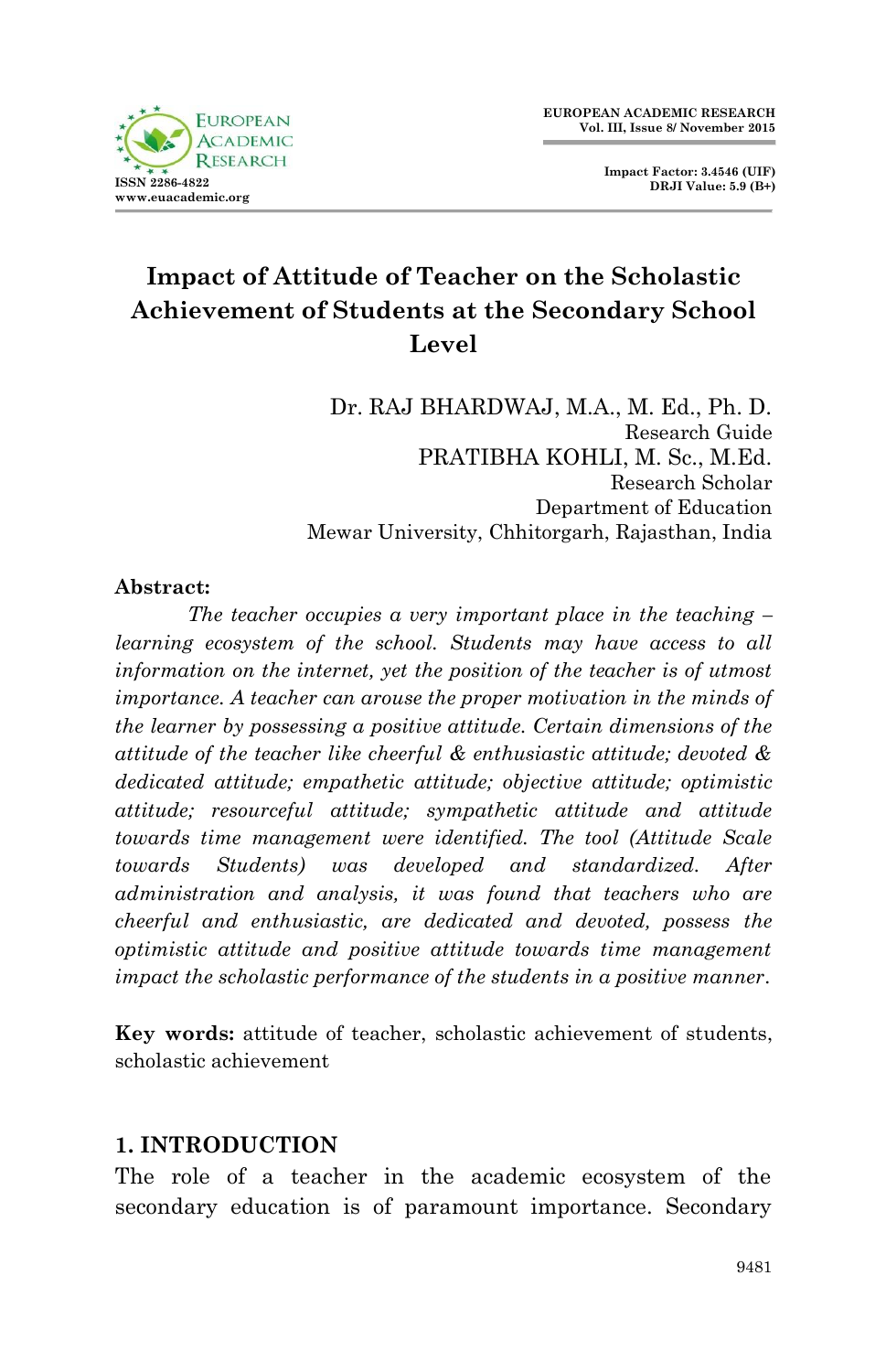education level is perhaps the most defining moment of the school life where students metamorphose from the caring environment of the elementary education to the carefree environs of the senior secondary education/college life. The role of the teacher to provide right guidance to the students is immense. Although, in this age of information technology, all information is available at the click of the mouse, the influence of attitude of the teacher on the overall academic performance of the students is of great significance. Teachers are said to be the friend, philosopher, and guide of students. A student tries to emulate his/her teacher. It is important that the teacher himself/herself has a positive attitude so that students are motivated to learn and perform well. If the teacher has virtuous conduct, he/she can bring positive vibes in the class room scenario which will in turn facilitate academic and scholastic achievement of students. It is necessary that a teacher is motivated and committed towards the teaching profession as only such teachers can motivate students towards excellence – be it in academics or in co-curricular areas.

Several psychologists have defined attitude in a different manner. Allport (1935) defined an attitude as "a mental and neural state of readiness, organized through experience, exerting a directive and dynamic influence upon the individual's response to all objects and situations with which it is related" (p. 810).

Thurstone described "Attitude is the affect for or against a psychological object. Affect in its primitive form is described as appetition or aversion. Appetition is the positive form of affect, which in more sophisticated situations appears as liking the psychological object, defending it, favoring it in various ways. Aversion is the negative form of affect, which is described as hating the psychological object, disliking it, destroying it, or otherwise reacting against it. Attitude is here used to describe potential action toward the object with regard only to the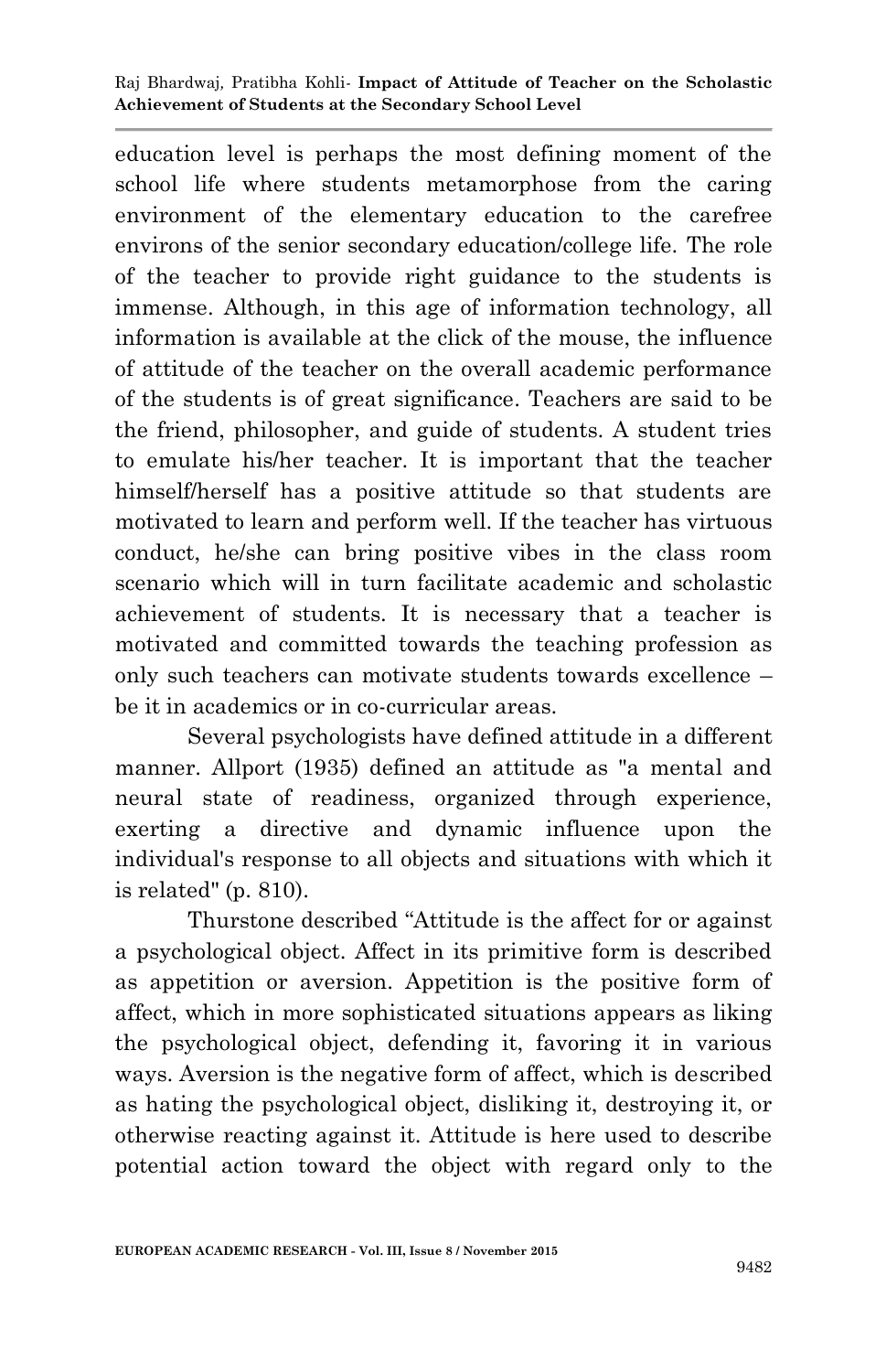question whether the potential action will be favorable or unfavorable toward the object."

According to Ajzen (1988) "An attitude is a disposition to respond favorably or unfavorably to an object, person, institution, or event." (p4)

An attitude is "a relatively enduring organization of beliefs, feelings, and behavioral tendencies towards socially significant objects, groups, events or symbols" (Hogg, & Vaughan 2005, p. 150)

The attitude of a teacher very closely affects the performance of the students in the academic areas. Quality school education is very important for the growth of a nation. The future of the nation rests on the shoulders of the teachers. Hence, it is necessary that teachers develop positive attitude so as to enhance the performance of students in scholastic areas.

#### **2. REVIEW OF LITERATURE**

Several papers have been published which throw light on the attitude of teachers towards their profession. Singh K. (2204) concluded that there is no significant difference between school teachers and college teachers in their attitude towards teaching profession. Trivedi (2011) observed that most of the secondary school teachers do not possess favourable attitude towards teaching profession irrespective of their medium, subject steam or gender. Sindhu (2012) summarized that there is no difference in the attitude of teachers working in aided or unaided school with respect to gender and experience. Kaur (2014) opined that attitude of secondary school teachers is higher than the attitude of elementary school teachers. It was further observed that female school teachers possessed higher attitude than their male counterparts.

Afolabi (2009) performed a study on the teachers' attitude and gender factor as a determinant of pupils' performance in science in Nigeria. Two tools were used for the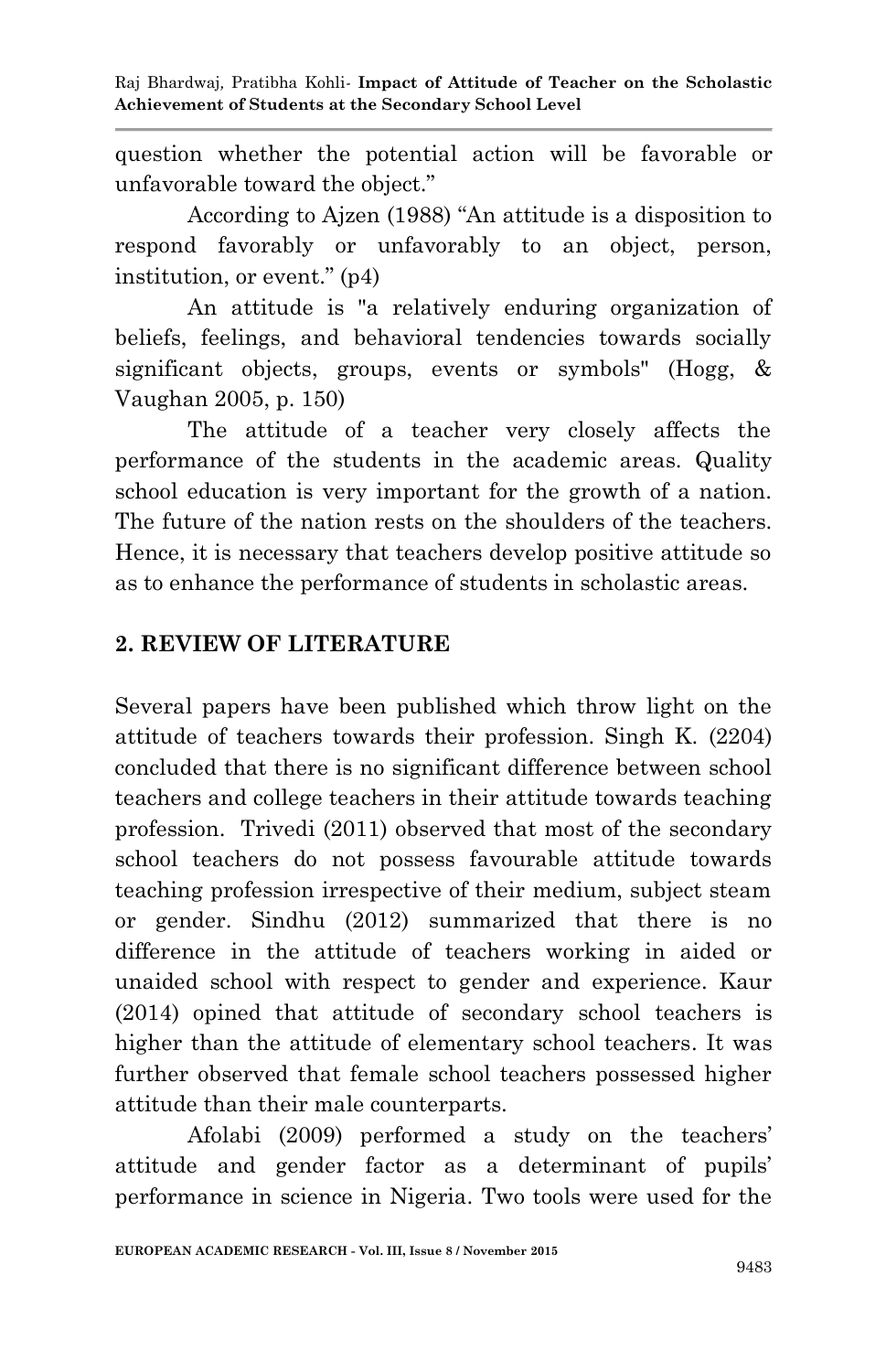study namely teachers' attitude questionnaire and the primary science achievement test. The analysis of the data for the study indicated a significant relationship between the attitude of the teacher and pupil relationship in primary science. Also, it was established that no significant difference was seen between the performance of students taught by male and female teachers. Scrivner (2009) undertook a correlational study in the USA to determine the relationship between achievement of students and attitude of the teacher. The study determined a positive relationship between teacher's disposition towards the curriculum and the reading achievement of the students. However, no relationship was established between teacher's disposition towards curriculum and the achievement of students in math. In 2011, Hussain et al took up a study to determine the attitude of teachers of the secondary school level toward their teaching profession. The researchers developed an Attitude Scale Towards Teaching profession with sixty-six items and four dimensions. A sample of forty schools was selected for the study. The study found out that female secondary school teachers had a greater positive attitude towards teaching profession than the male secondary school teachers. In 2011, Ulug, Ozden and Eryilmaz, Turkey found that in case teachers has a positive attitude then he/she has a positive effect in the performance and personality development of students.

#### **3. OBJECTIVES**:

(i) To find out the correlation between the empathetic attitude of the teacher and the scholastic achievements of students at the secondary level.

(ii) To find out the correlation between the devoted, dedicated attitude of the teacher and the scholastic achievements of students at the secondary level.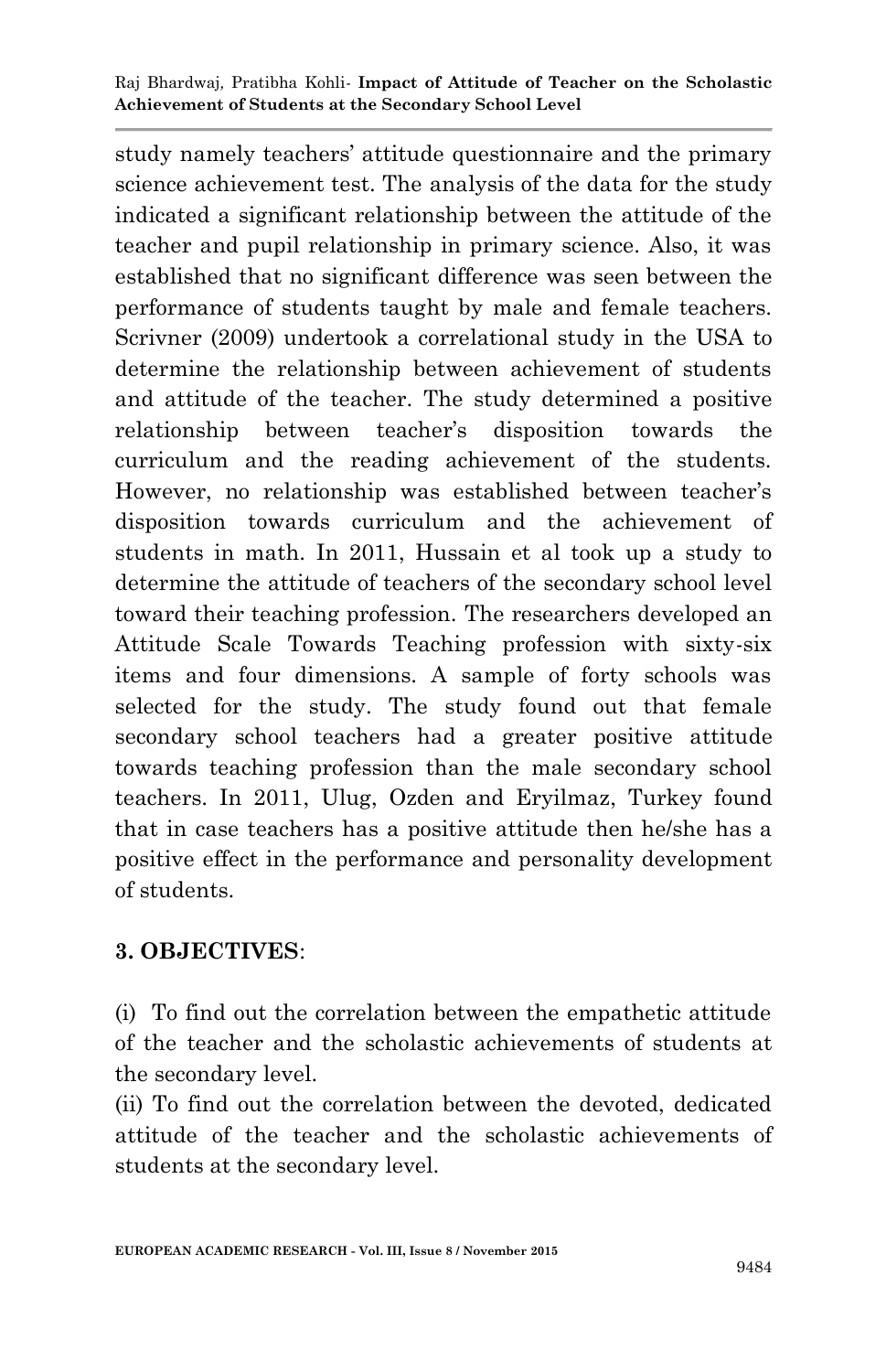(iii) To find out the correlation between the cheerful & enthusiastic attitude of the teacher and the scholastic achievements of students at the secondary level.

(iv) To find out the correlation between the time management of the teacher and the scholastic achievements of students at the secondary level.

(v) To find out the correlation between the optimistic & positive attitude of the teacher and the scholastic achievements of students at the secondary level.

(vi) To find out the correlation between the sympathetic attitude of the teacher and the scholastic achievements of students at the secondary level.

(vii) To find out the correlation between the objective attitude of the teacher and the scholastic achievements of students at the secondary level.

(viii) To find out the correlation between the resourceful attitude of the teacher and the scholastic achievements of students at the secondary level.

# **4. HYPOTHESES**:

H<sup>0</sup> 1: There is no significant correlation between empathetic attitude of the teacher and the scholastic achievements of students at the secondary level.

 $H<sub>0</sub>$  2: There is no significant correlation between the devoted, dedicated attitude of the teacher and the scholastic achievements of students at the secondary level.

 $H_0$  3: There is no significant correlation between the cheerful  $\&$ enthusiastic attitude of the teacher and the scholastic achievements of students at the secondary level.

H0 4: There is no significant correlation between the time management of the teacher and the scholastic achievements of students at the secondary level.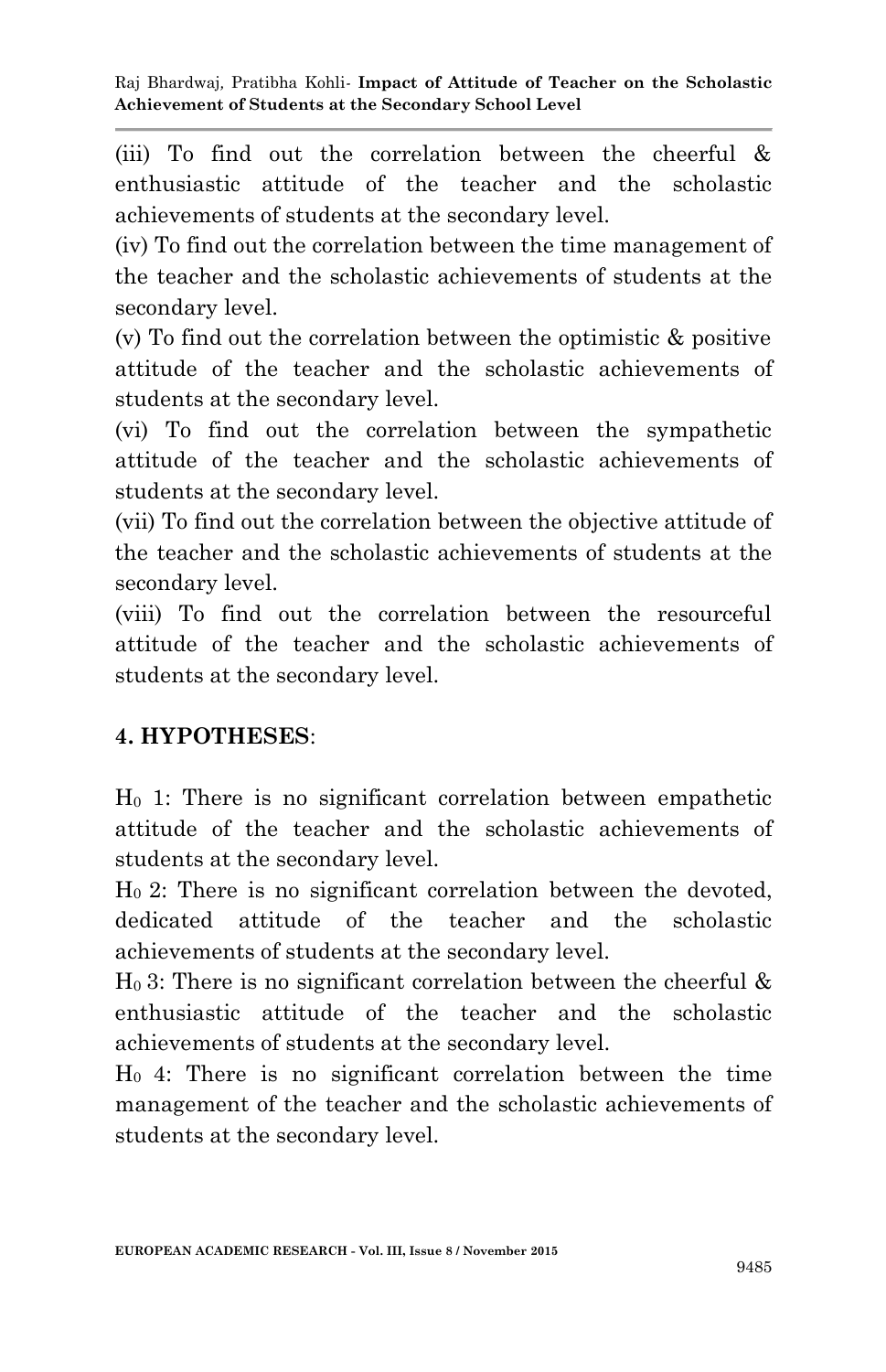H0 5: There is no significant correlation between the optimistic & positive attitude of the teacher and the scholastic achievements of students at the secondary level.

H0 6: There is no significant correlation between the sympathetic attitude of the teacher and the scholastic achievements of students at the secondary level.

H0 7: There is no significant correlation between the objective attitude of the teacher and the scholastic achievements of students at the secondary level.

 $H<sub>0</sub>$  8: There is no significant correlation between the resourceful attitude of the teacher and the scholastic achievements of students at the secondary level.

# **5. REGARDING TOOL**

# **5.1 Tool Development - (Attitude Scale Towards Students (ASTS) developed by researcher)**

## **(a) Item Development** –

Studies related to the areas of the attitude of teachers were reviewed. It was felt that attitude scale of teachers towards the students should be developed as no tool available was sufficient to measure the intrinsic dimensions attitude of the teacher. The following eight dimensions of attitude were selected as intrinsic dimensions of the attitude of school teacher: cheerful & enthusiastic attitude; dedicated and devoted attitude; empathetic attitude; objective attitude; optimistic attitude; resourceful attitude; sympathetic attitude; attitude towards time management. The aim was to develop items that would help the researcher build up positive and negative statements to measure the dimensions of attitude.

## **(b) Dimensions of the tool -**

After a thorough and exhaustive analysis of various literature and of various researches, and also after consultation with the experts of education and psychology, it was decided to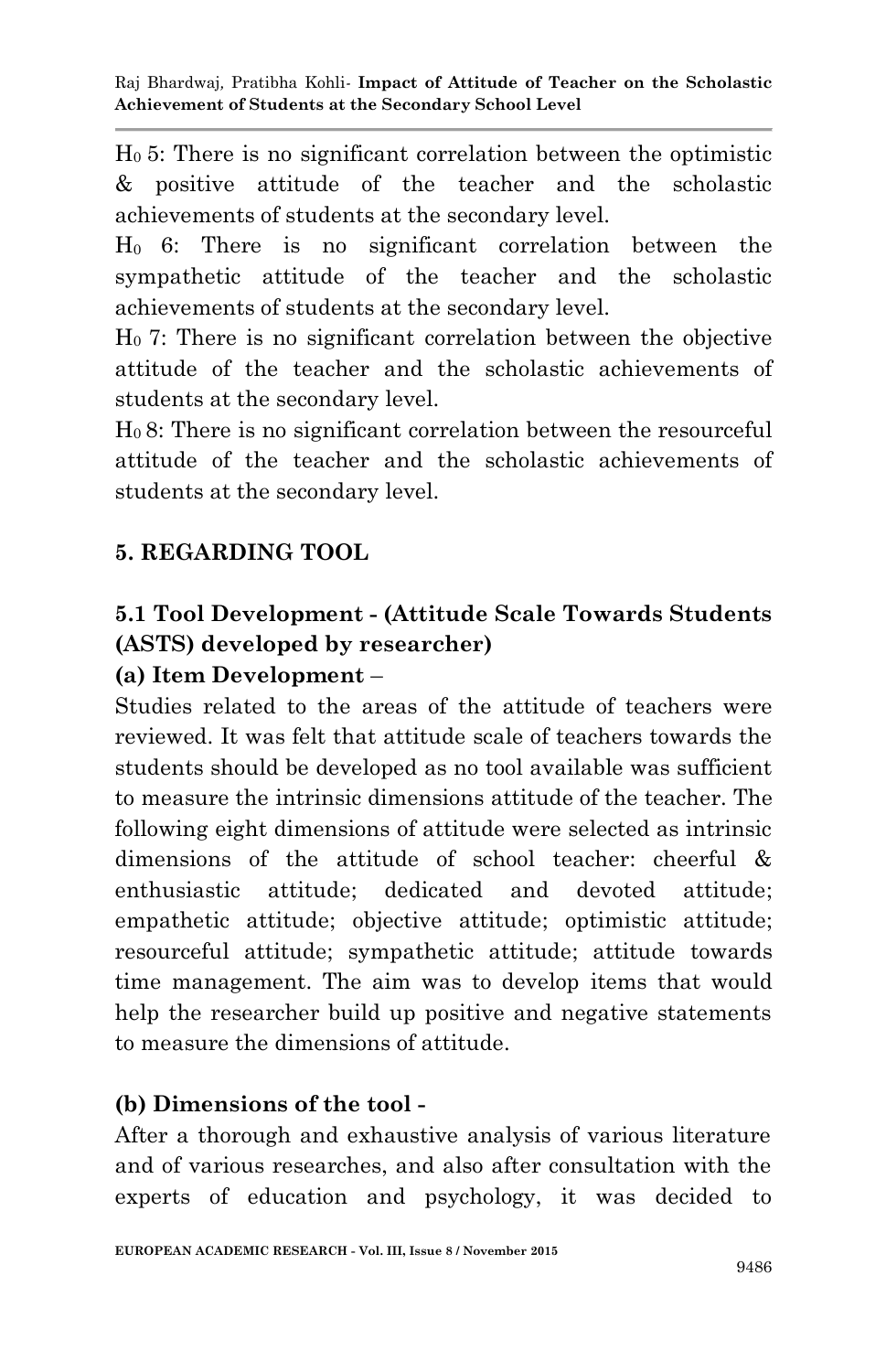incorporate the following eight areas of attitude of teacher towards the student in the study:

- I. The cheerful  $\&$  enthusiastic attitude of the teacher The teacher demonstrates pleases attitude towards the students and is full of joy and humour in the classroom. The teacher is full of zeal and passion and takes a deep interest in the class room teachinglearning process.
- II. The devoted and dedicated attitude of the teacher- The teachers has selfless devotion and commitment towards teaching the students. The teacher teaches his/her students with loyalty.
- III.The empathetic attitude of the teacher- The teacher has the ability to understand the feelings of the students. The teacher is able to get into the shoes of the students and hence understands their perspective well.
- IV. The objective attitude of the teacher The educator is unbiased and has an open mind. The teacher does not favour any particular student(s) and does not base his opinions of students on his personal feelings.
- V. The optimistic attitude of the teacher The teacher focuses on the positive aspects of the students and ignores their negative aspects. The teacher always hopes for a positive outcome of any situation, be it the performance of students in exams or in cocurricular areas.
- VI. The resourceful attitude of the teacher The teacher willingly takes up initiatives and full of new ideas. The teacher can give a lot of examples to students in the class and deals with new and difficult situations efficiently and effectively.
- VII. Sympathetic attitude of the teacher The teacher and the student share a mutual understanding.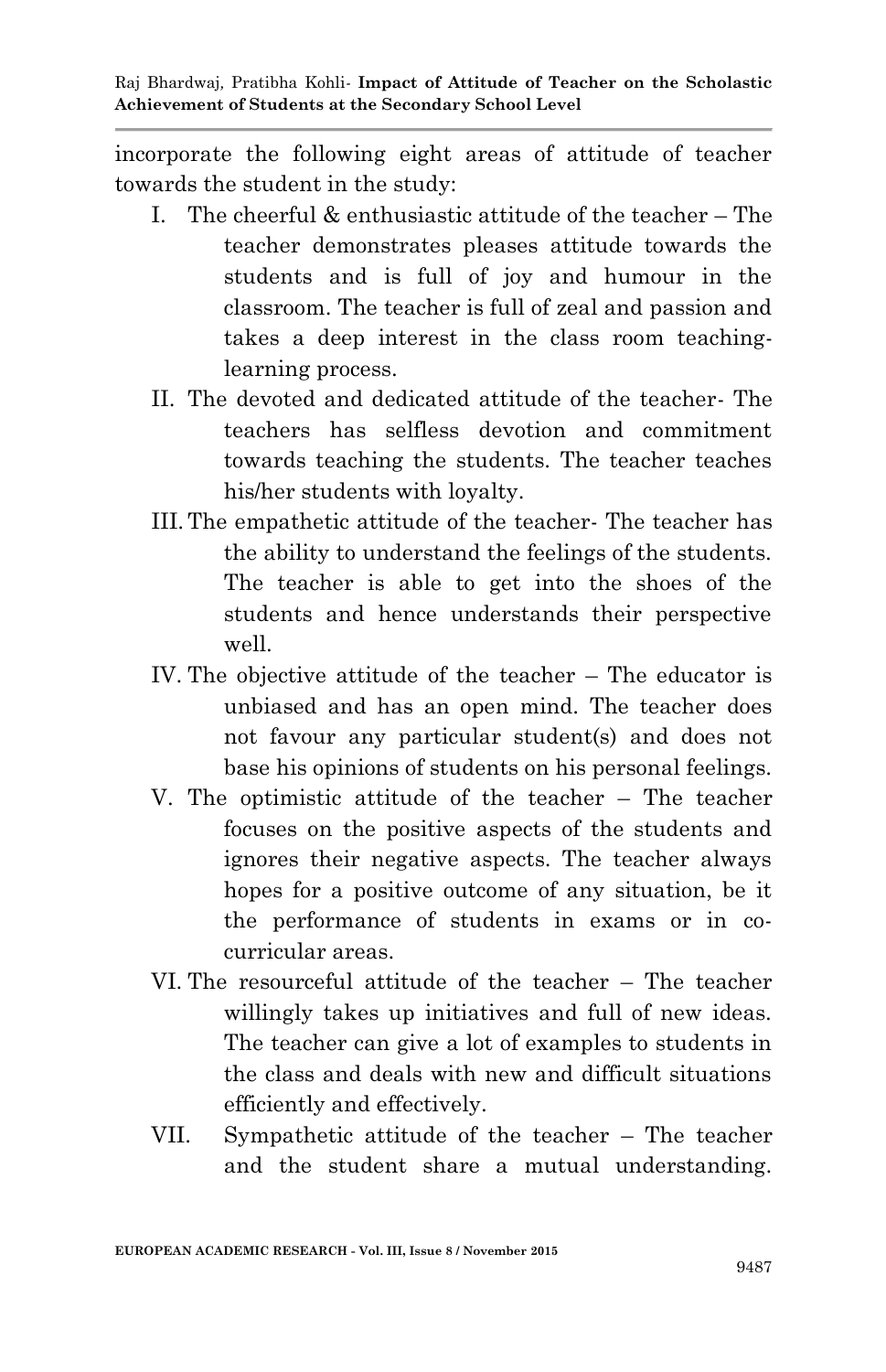Whatever affects the student correspondingly affects the teacher too.

VIII. Attitude towards time management- The teacher possesses excellent time management skills. The teacher is able to complete tasks, projects, syllabus, and activities in the school by the due date. The teacher takes care to allocate the right time to the right activity.

## **(c) Tool description –**

Initially a list of 100 statements covering the eight areas of attitude was constructed based on a review of the literature and based on experience. These statements were circulated among 10 experts for their expert views and opinion for content accuracy, quality of statements and coverage of content. On the basis of the suggestions and advice of the experts, modifications, alterations and deletions were done. Hence, 20 items were rejected and 12 were modified and hence the scale consisted of 80 items.

## **(d) Scoring –**

The 80 statements were arranged randomly. Each statement was provided with five alternate items: Strongly agree, Agree, Neutral, Disagree and Strongly disagree. Among these 80 statements, 40 were statements depicting positive attitude of teacher and 40 were statements depicting negative attitude of teacher. . For each positive statement, the range of the score was taken from five to one i.e. (5 to 1) and the range of scores was reversed for negative statements.

#### **(e) Item Analysis –**

On the basis of Item Analysis, it was seen that 72 items were significant and these were selected and 8 items were insignificant and these were rejected.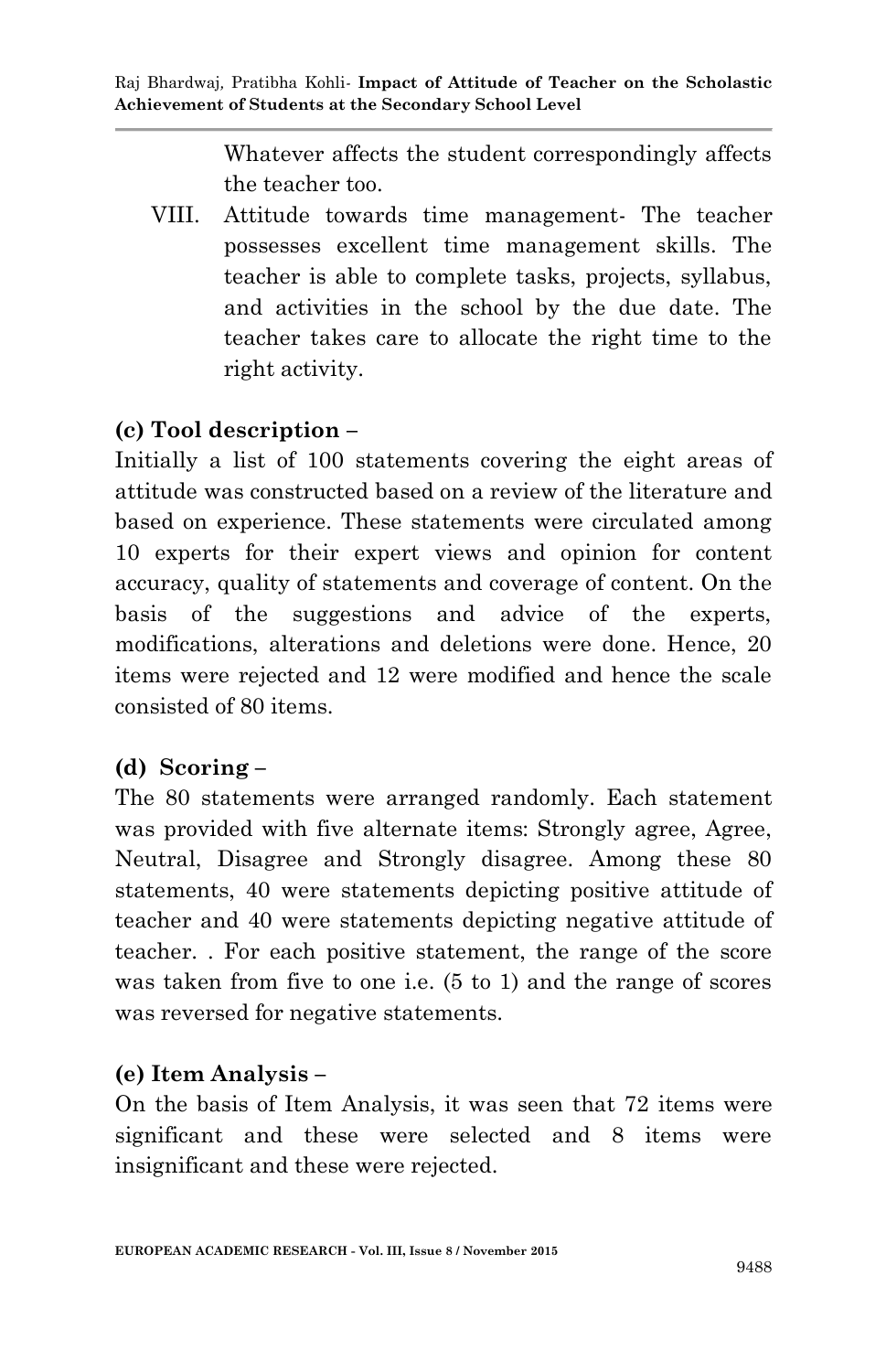# **(f) Reliability –**

To establish the reliability of the scale, the final form of the test was administered on thirty respondents for test-retest reliability. First, the test was administered on thirty respondents and then after a gap of two months the test was administered again to find out test-retest reliability.

### **Test Re-Test Reliability**

|          |                            | $\operatorname{Test}$ | $\operatorname{Re-Test}$ |
|----------|----------------------------|-----------------------|--------------------------|
|          | Pearson Correlation        |                       | .999**                   |
| Total    | $\mathrm{Sig.}$ (2-tailed) |                       | .000                     |
|          |                            | 30                    | 30                       |
|          | Pearson Correlation        | $.999**$              |                          |
| Re Total | $Sig. (2-tailed)$          | .000                  |                          |
|          |                            | 30                    | 30                       |

It is concluded that the test is highly reliable.

Reliability of the scale was also measured by Split-half reliability.

# **Split-half Reliability**

| Cronbach's Alpha               | Part 1           | Value      | 824             |
|--------------------------------|------------------|------------|-----------------|
|                                |                  | N of Items | 36ª             |
|                                | Part 2           | Value      | 835             |
|                                |                  | N of Items | 36 <sup>b</sup> |
|                                | Total N of Items |            | 72              |
| Correlation Between Forms      |                  |            | .798            |
| Spearman-Brown Coefficient     | Equal Length     |            | .888            |
|                                | Unequal Length   |            | 888             |
| Guttman Split-Half Coefficient |                  |            | 887             |

The test has high Split-half reliability.

# **(f) Validity –**

Validity of a tool is the extent to which the tool measures what it is supposed to measure.

(i) Content Validity – The scale was developed taking into account all the necessary requirements of an attitude scale. The scale was authenticated with the help of statements from the internet, available related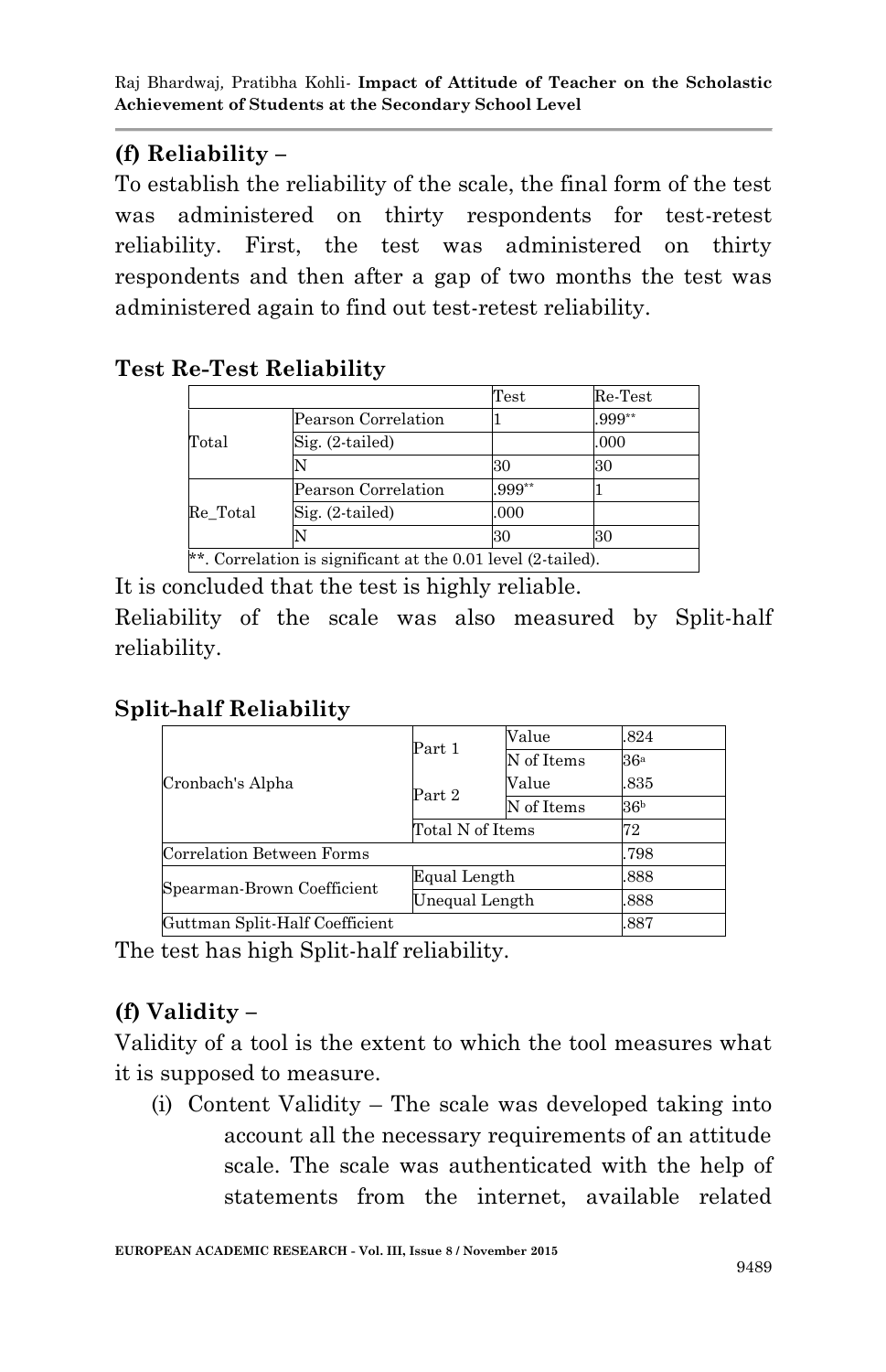literature, and also the views of the experts were incorporated. Hence, the scale has content validity as the area of the scale and the statements measure what it is supposed to measure adequately and appropriately.

(ii) Intrinsic validity – The test has split-half reliability (Cronbach's alpha ) of 0.824 and 0.835 which ensures intrinsic validity

### **6. RESEARCH METHODOLOGY**

#### **6.1 Research Design and type of study –**

The study used descriptive survey method. The independent variables are cheerful &enthusiastic attitude; dedicated, devoted attitude; empathetic attitude; objective attitude; optimistic attitude; resourceful attitude; sympathetic attitude; attitude towards time management of the teacher. The average CGPA secured by the students during their Class tenth examination conducted by CBSE is the dependent variable.

#### **6.2 Population and Sample of the study**

The population of the study is all teachers teaching in the secondary schools of Delhi.

A total 148 teachers were selected randomly.

## **7. DATA ANALYSIS**

SPSS version software 20.0 was used to analyze the data.

## **8. ANALYSIS AND INTERPRETATION**

## **Cheerful &enthusiastic attitude of teacher and average CGPA of students**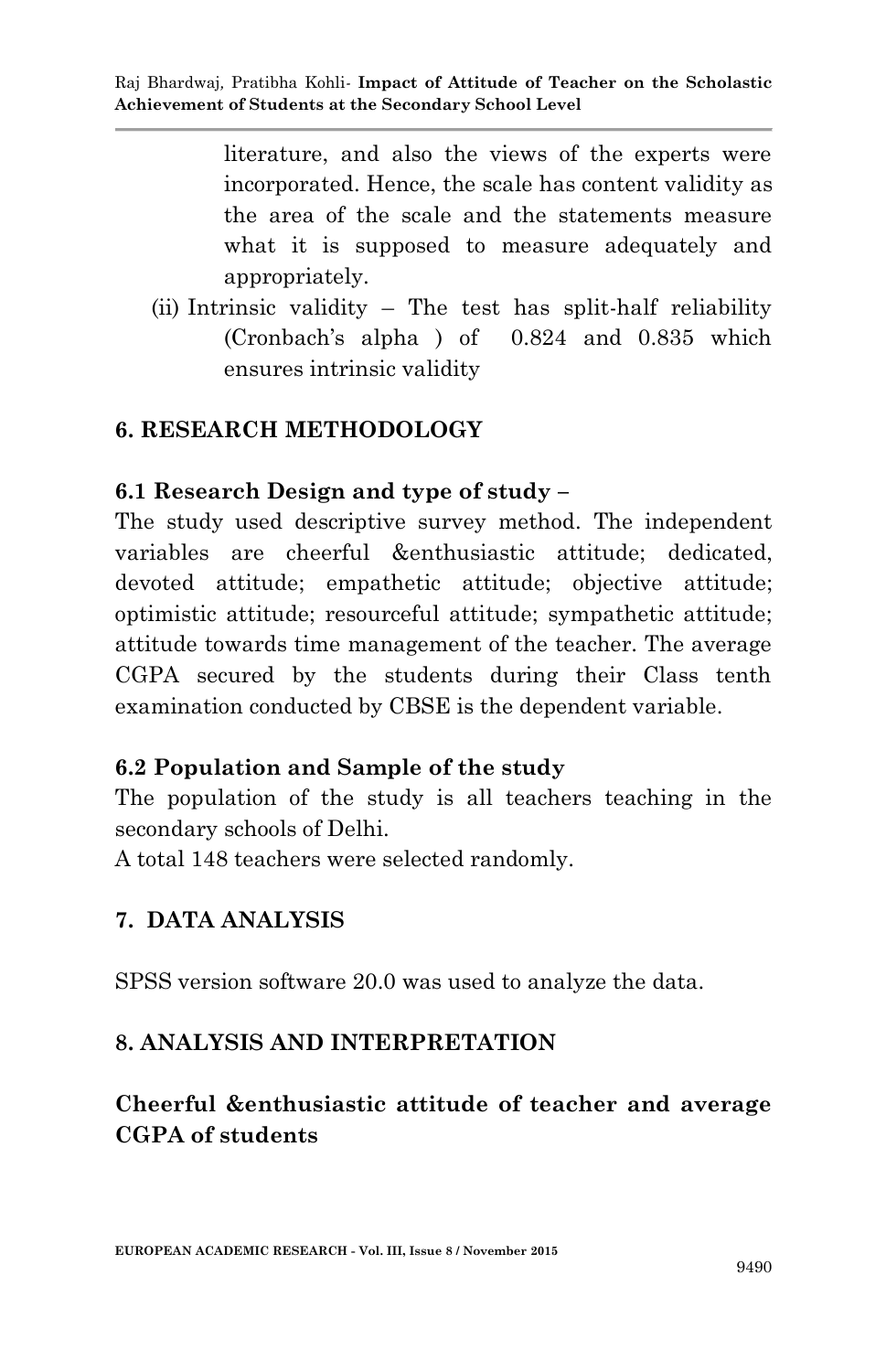#### **Table (i) Correlation between Cheerful &enthusiastic attitude of teacher and average CGPA of students**

| $\vert$ Sig. (2-tailed) (p) at 0.000 level<br>Pearson Correlation (r) = $0.295$ |  |
|---------------------------------------------------------------------------------|--|
|---------------------------------------------------------------------------------|--|

The p-value is less 0.01 and r is 0.295. Thus, the average CGPA and cheerful and enthusiastic attitude of the teacher has a significant positive relationship.

## **Dedicated, devoted attitude of teacher and average CGPA of students**

#### **Table (ii) Correlation between dedicated, devoted attitude of teacher and average CGPA of students**

| Pearson Correlation (r) = $0.288$                                  | Sig. $(2\t-1)$ (p) at 0.000 |
|--------------------------------------------------------------------|-----------------------------|
| The products $\log 0.01$ and $\pi$ is 0.988. Thus the evening CCDA |                             |

The p-value is less 0.01 and r is 0.288. Thus, the average CGPA and dedicated, devoted has a significant positive relationship.

## **Empathetic attitude of teacher and average CGPA of students**

#### **Table (iii) Correlation between Empathetic attitude of teacher and average CGPA of students**

| Pearson Correlation (r) = $0.115$<br>Sig. $(2\tt-1)$ (p) at 0.165 |
|-------------------------------------------------------------------|
|-------------------------------------------------------------------|

The p-value is greater 0.05 and r is 0.115. Thus, the average CGPA and empathetic has no significant relationship.

## **Objective attitude of teacher and average CGPA of students**

#### **Table (iv) Correlation between Objective attitude of teacher and average CGPA of students**

| Pearson Correlation (r) = $0.077$ | Sig. $(2\tt-1)$ (p) at $0.350$ |
|-----------------------------------|--------------------------------|
|-----------------------------------|--------------------------------|

The p-value is greater 0.05 and r is 0.077. Thus, the average CGPA and Objective attitude have no significant relationship.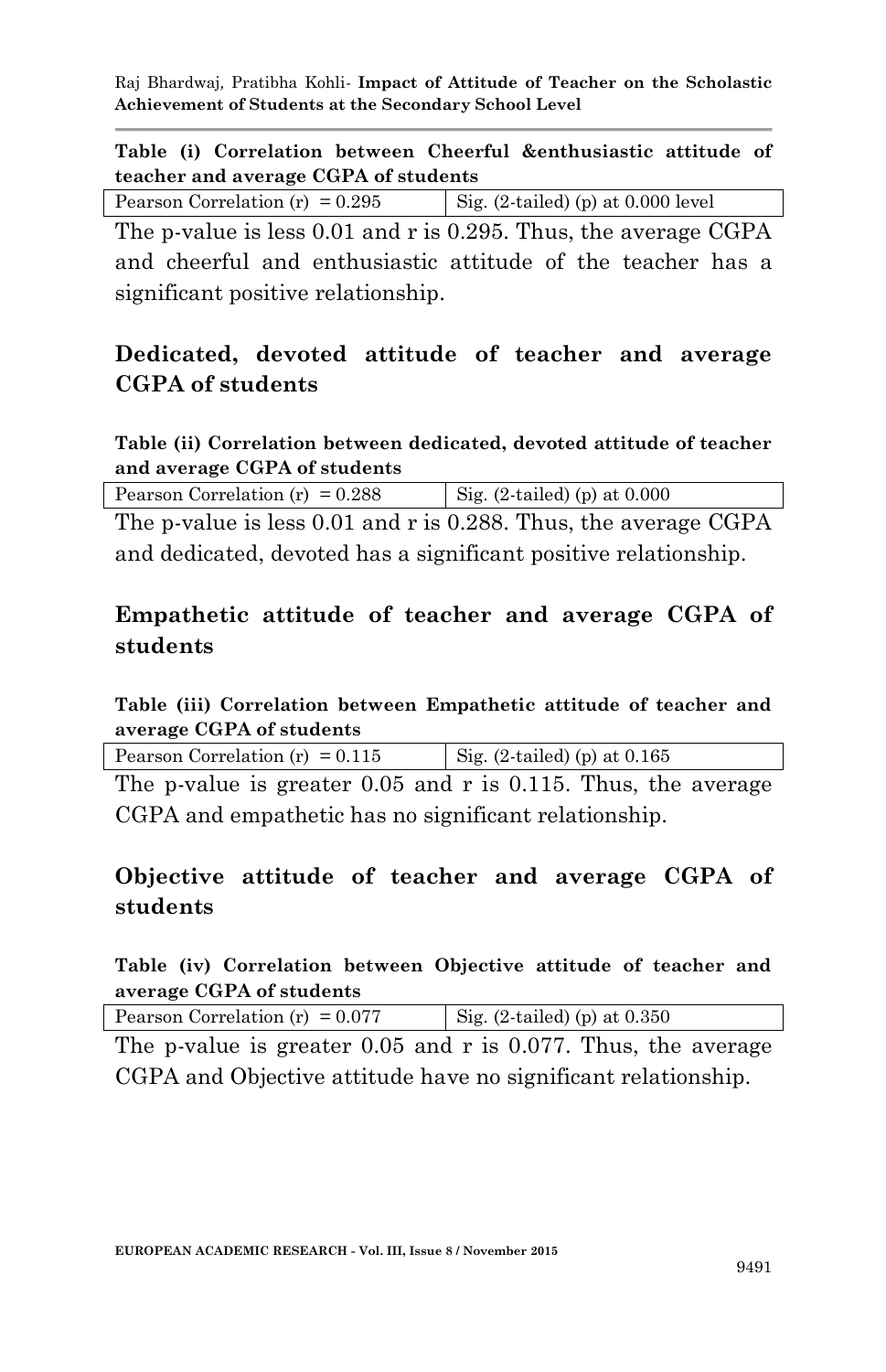### **Optimistic attitude of teacher and average CGPA of students**

**Table (v) Correlation between Optimistic attitude of teacher and average CGPA of students** 

The p-value is less than 0.001 and r is 0.220. Thus, the average CGPA and optimistic attitude of teacher have significant positive relationship.

### **Resourceful attitude of teacher and average CGPA of students**

**Table (vi) Correlation between Resourceful attitude of teacher and average CGPA of students**

| Pearson Correlation $(r) = 0$ . 152                                | Sig. $(2\tt-1)$ (p) at 0.065 |
|--------------------------------------------------------------------|------------------------------|
| The p-value is greater $0.05$ and r is $0.152$ . Thus, the average |                              |

CGPA and Resourceful attitude have no significant relationship.

## **Sympathetic attitude of teacher and average CGPA of students**

Table (vii) Correlation between Sympathetic attitude of teacher and average CGPA of students

Pearson Correlation (r) =  $0.140$  Sig. (2-tailed) (p) at 0.089

The p-value is greater 0.089 and r is 0.140. Thus, the average CGPA and Sympathetic attitude have no significant relationship.

## **Attitude towards time management of teacher and average CGPA of students**

Table (viii) Correlation between Attitude towards time management of teacher and average CGPA of students

| Pearson Correlation (r) = $0.308$ | Sig. $(2\t- 1)$ (p) at 0.000 |
|-----------------------------------|------------------------------|
|                                   |                              |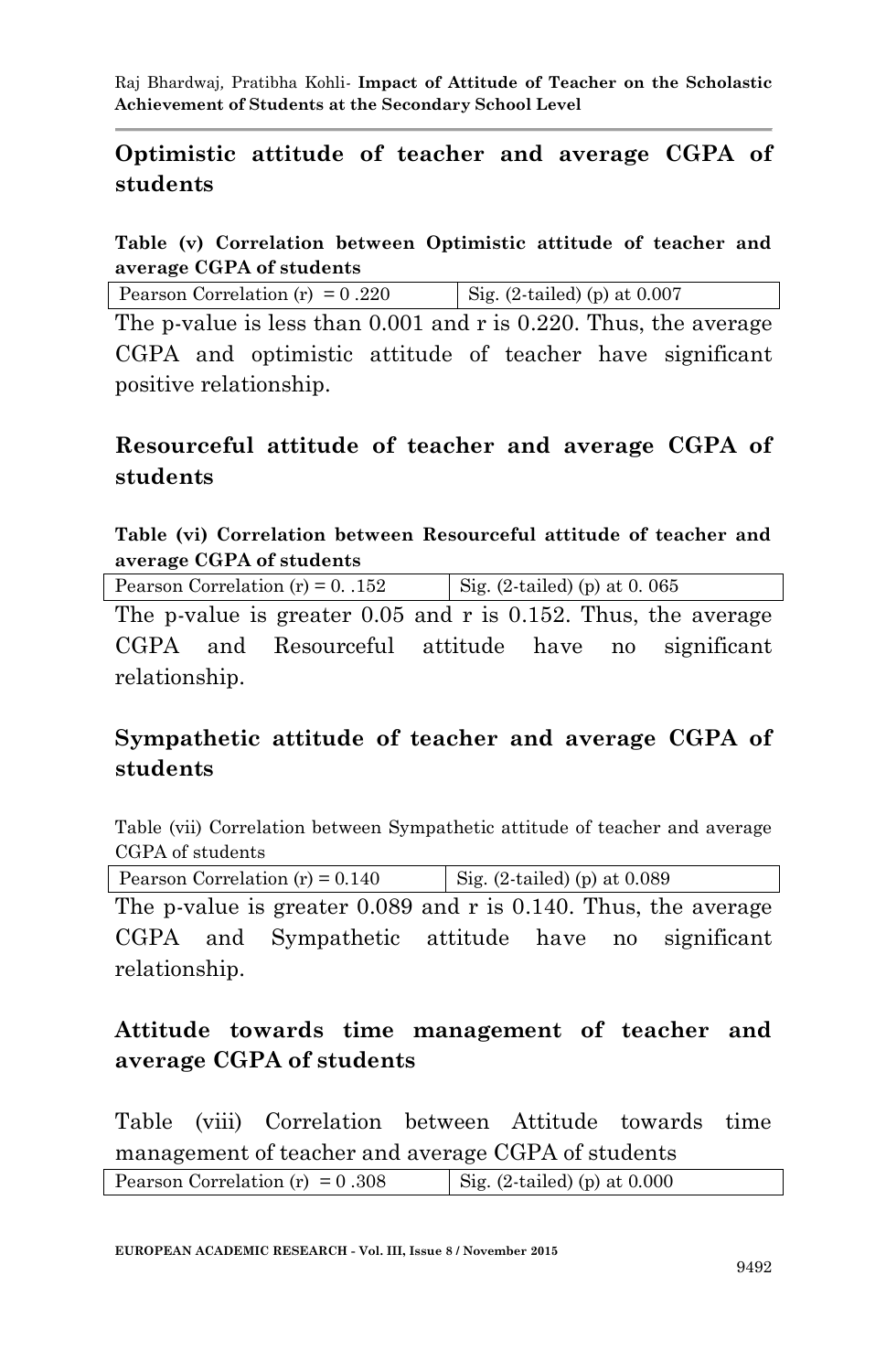The p-value is less than 0.001 and r is 0.308. Thus, the average CGPA and Attitude towards time management of teacher has significant positive relationship.

## **9. RESULT AND DISCUSSION:**

Attitude of teachers has a significant influence on the academic performance of students. The cheerful and enthusiastic attitude; dedicated and devoted attitude; optimistic attitude; attitude towards time management of teacher and the academic performance of students have a significant positive relationship. Teacher should remain happy and cheerful in the class and make the lessons interesting and meaningful. Also, dedication and devotion towards teaching motivate the students to perform better. A teacher should show optimism in his/her demeanor and disposition. Also, attitude towards proper time management in the class room enhances academic performance of students.

The empathetic attitude, objective attitude, resourceful attitude and sympathetic attitude of the teacher have no significant influence on the academic performance of students.

## **10. CONCLUSION**

Teacher and his/her attitude play an important role in the overall development of the students. Sharma (2013) in her paper titled, teaching attitude of higher secondary schools' teachers of Raebareli concluded that teachers have positive and healthy attitude towards their profession. The attitude of teachers towards teaching is significantly correlated with teaching success. The study reveals that scholastic achievement the students has significant positive relationship with teacher's attitude i.e. cheerful and enthusiastic attitude, dedicated and devoted attitude, empathetic attitude, optimistic attitude, and time management attitude. Further, Bhargava and Pathy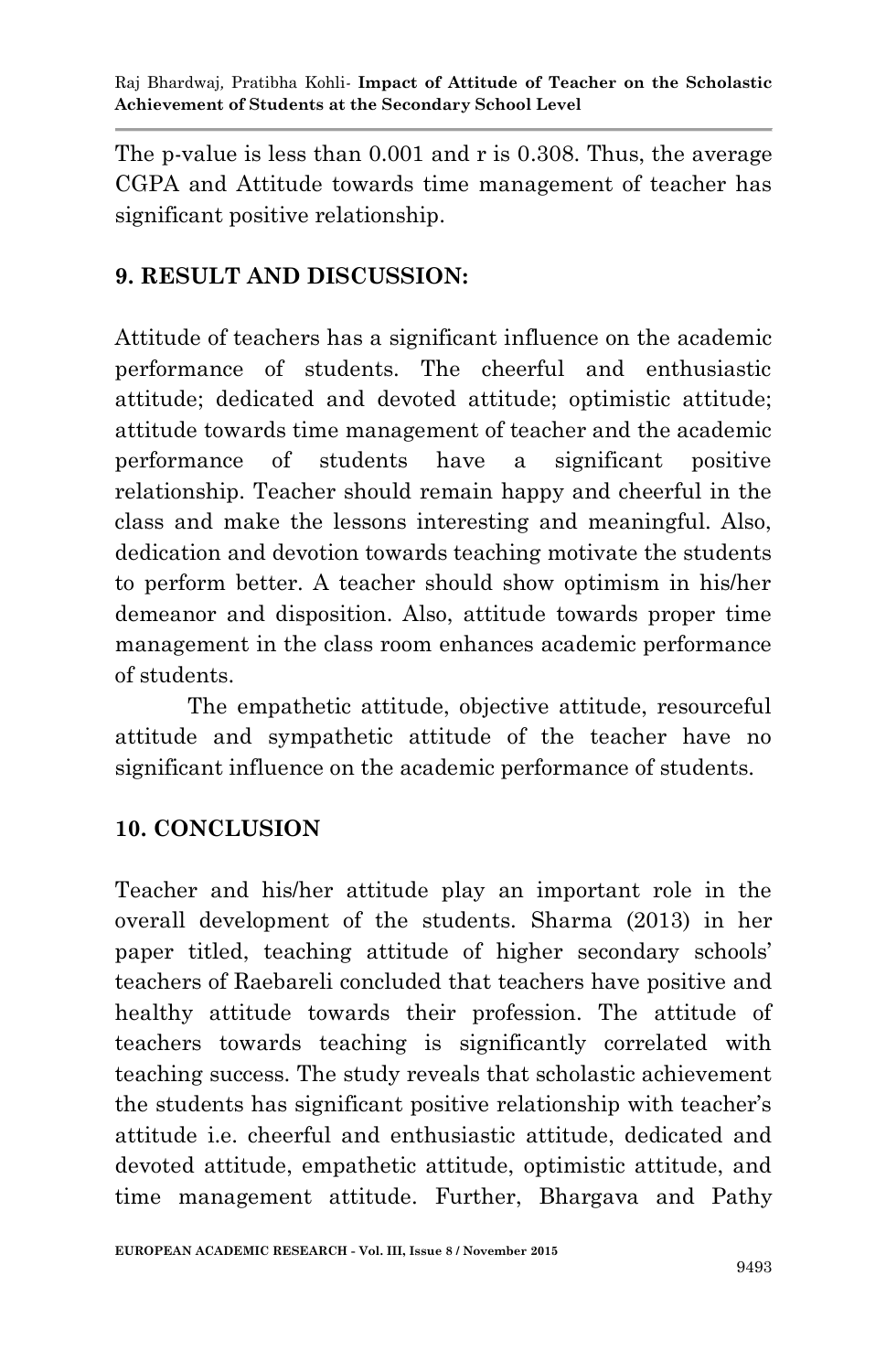(2014) in their study, attitude of student teachers towards teaching profession, inferred that a positive attitude of the teacher towards the teaching profession has the potential to foster the desired quality in the field of education by developing professional competence of teachers and giving the teachers an insight into the needs of students.

However, student's scholastic achievement has no significant relationship with empathetic attitude, objective attitude, resourceful attitude, and sympathetic attitude. Thus, it may be concluded that student's achievement can be enhanced with good attitude of teachers.

#### **REFERENCES**

- Ajzen, I. (1988). Attitudes, personality, and behavior. Chicago, IL: Dorsey Press pp4
- Allport, G. W. (1935). Attitudes. In C. Murchison (Ed.), A handbook of social psychology 844). Worcester, MA: Clark University Press.pp 810
- Bhargava, A., & Pathy, M. (2014). Attitude Of Student Teachers Towards Teaching Profession. *Turkish Online Journal of Distance Education, 15*(3), 27-36. Retrieved October 18, 2015, from http://tojde.anadolu.edu.tr/yonetim/icerik/makaleler/981 published.pdf
- Hogg, M., & Vaughan, G. (2005). *Social Psychology (4th edition)*. London: Prentice-Hall. pp 150
- Hussain, S., Ali, R., Khan, M. S., Ramzan, M., & Qadeer, M. Z. (2011). Attitude of secondary school teachers towards teaching profession. *International Journal of Academic Research*, *3*(1).
- Kaur, D. (2014). Teaching Competency and Attitude towards Teaching: A comparative study of Elementary and Secondary School Teachers. In *Quality Assurance in*